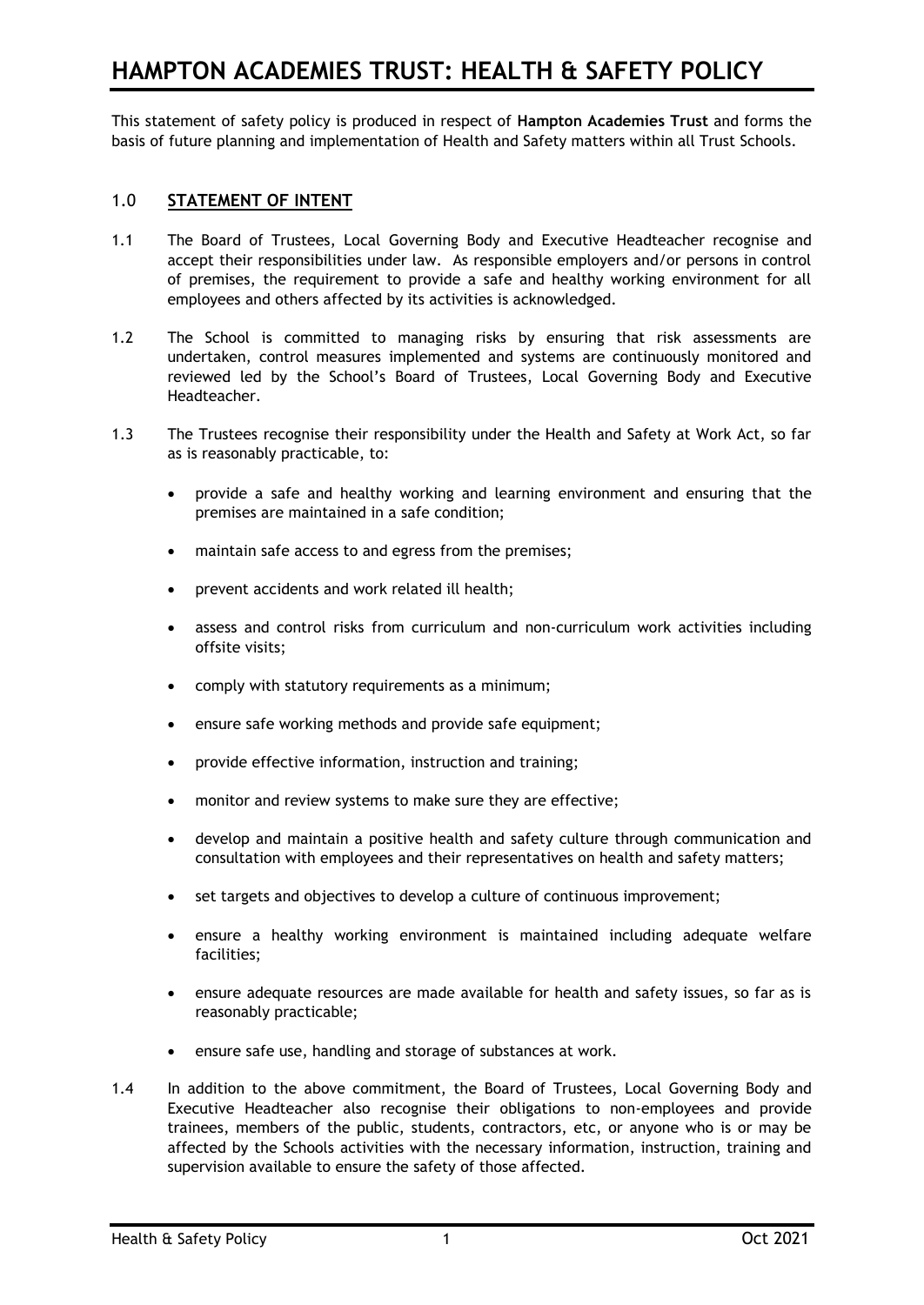- 1.5 The Board of Trustees recognise the need to consult with staff on health and safety matters and the need to consult with individuals before the allocation of particular health and safety functions. This will be achieved by discussion through the School's safety committee procedure.
- 1.6 The Board of Trustees, Local Governing Body and Executive Headteacher shall ensure adequate resources, including finance to implement the Policy.
- 1.7 Copies of the School's Health and Safety Policy will be available electronically and in the 'Policies Folder' within the Staffroom. A copy will also be displayed on the Staffroom Noticeboard.
- 1.8 The Board of Trustees require the Health & Safety Committee to undertake an annual audit on health and safety matters in order to determine areas of concern and to determine the way forward.
- 1.9 The Board of Trustees, Local Governing Body and Executive Headteacher are committed to this Policy and all staff are required to comply. They are encouraged to support the Board of Trustees, Local Governing Body and Executive Headteacher's commitment to continuous improvement in the Schools health and safety performance. For the Policy Document to be effectively implemented, the School requires the full co-operation of employees and others who use the premises.
- 1.10 This Policy Statement and the accompanying organisation and arrangements will be reviewed at least annually and revised as and when necessary.
- 1.11 This Policy Statement, together with the organisational structure and the following arrangements and procedures, has been approved by the Board of Trustees.

| <b>CHAIR OF TRUSTEES:</b>      |             |             |
|--------------------------------|-------------|-------------|
| <br><b>SIGNATURE</b>           | <b>NAME</b> | <b>DATE</b> |
| <b>EXECUTIVE HEAD TEACHER:</b> |             |             |
| <b>SIGNATURE</b>               | <b>NAME</b> | <b>DATE</b> |
|                                |             |             |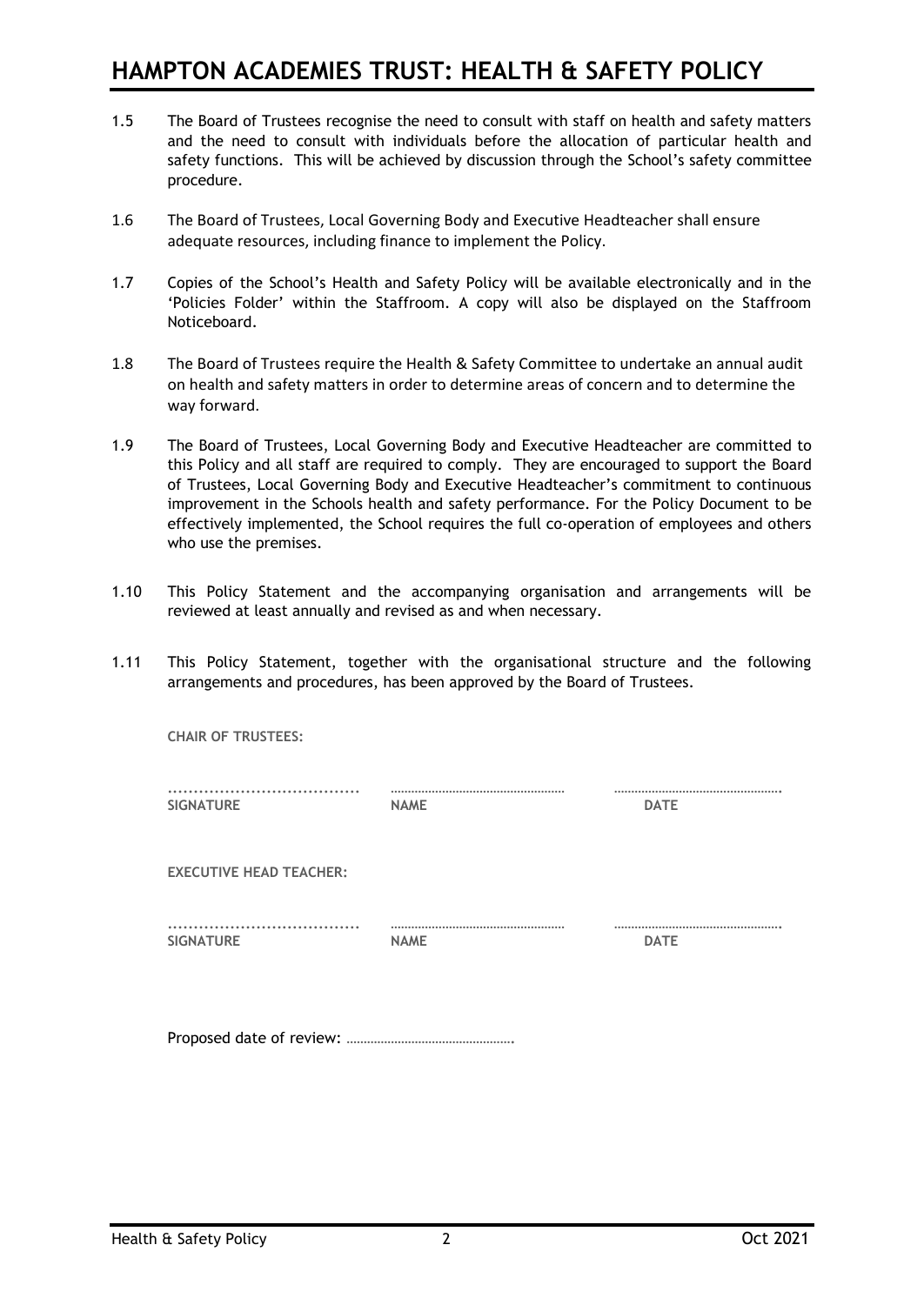# 2.0 **ORGANISATION**

In order to achieve compliance with the Board of Trustees, Local Governing Body and Executive Headteacher's Statement of Intent the School's normal management structure will have additional responsibilities assigned to them as detailed in this part of this Policy Document. A summary of individual duties including reporting arrangements and hence the organisation and accountability are as follows:

# 2.1 **The Board of Trustees**

The Board of Trustees has overall responsibility for ensuring compliance with this Safety Policy Document. In consultation with the Executive Headteacher and Local Governing Body the Trustees shall ensure that there are effective and enforceable arrangements for the provision of health and safety throughout the School, periodically assessing the effectiveness of this document ensuring that any necessary revisions are made to determine the policy and monitor its implementation.

# 2.2 **The Local Governing Body**

In consultation with the Executive Headteacher and the Board of Trustees, the Local Governing Body's main functions are to monitor all aspects of Health and Safety, including consideration of inspection reports, to prioritise actions where resources are required, ensure that follow up actions are taken, to discuss Health and Safety as part of the Governor's meeting agenda and to sign and ratify local Safety Policies including Fire and First Aid.

# 2.3 **The Executive Headteacher**

The Executive Headteacher is required by the Board of Trustees to ensure the School's safety policy is effectively implemented and understood at all levels. The policy must be regularly monitored, effectively controlled and revised as necessary.

The Executive Headteacher is responsible for ensuring that all new, amended or updated material regarding health and safety matters is brought to the attention of the relevant personnel immediately upon receipt.

# 2.4 **The Director of Finance & Resources**

The Director or Finance & Resources shall ensure that the agreed procedure for reporting all defects, hazards and problems regarding health and safety matters functions efficiently and effectively.

The Director of Finance & Resources shall ensure that in all schemes of work that students, including work experience arrangements are in place regarding the adequate information, instruction, training and supervision for health and safety matters.

The day-to-day management of health and safety matters (NB duties not responsibility) shall be delegated to the Health & Safety Representative.

The Director of Finance & Resources shall be aware of all contractors and/or third parties entering the School to undertake maintenance, service or works contracts. This duty will be delegated to the Trust Site Manager.

When building or maintenance work is carried out by contractors, it is the School's responsibility to ensure that a competent contractor is employed and to oversee the planning and safe execution of the work. This duty will be delegated to the Trust Site Manager.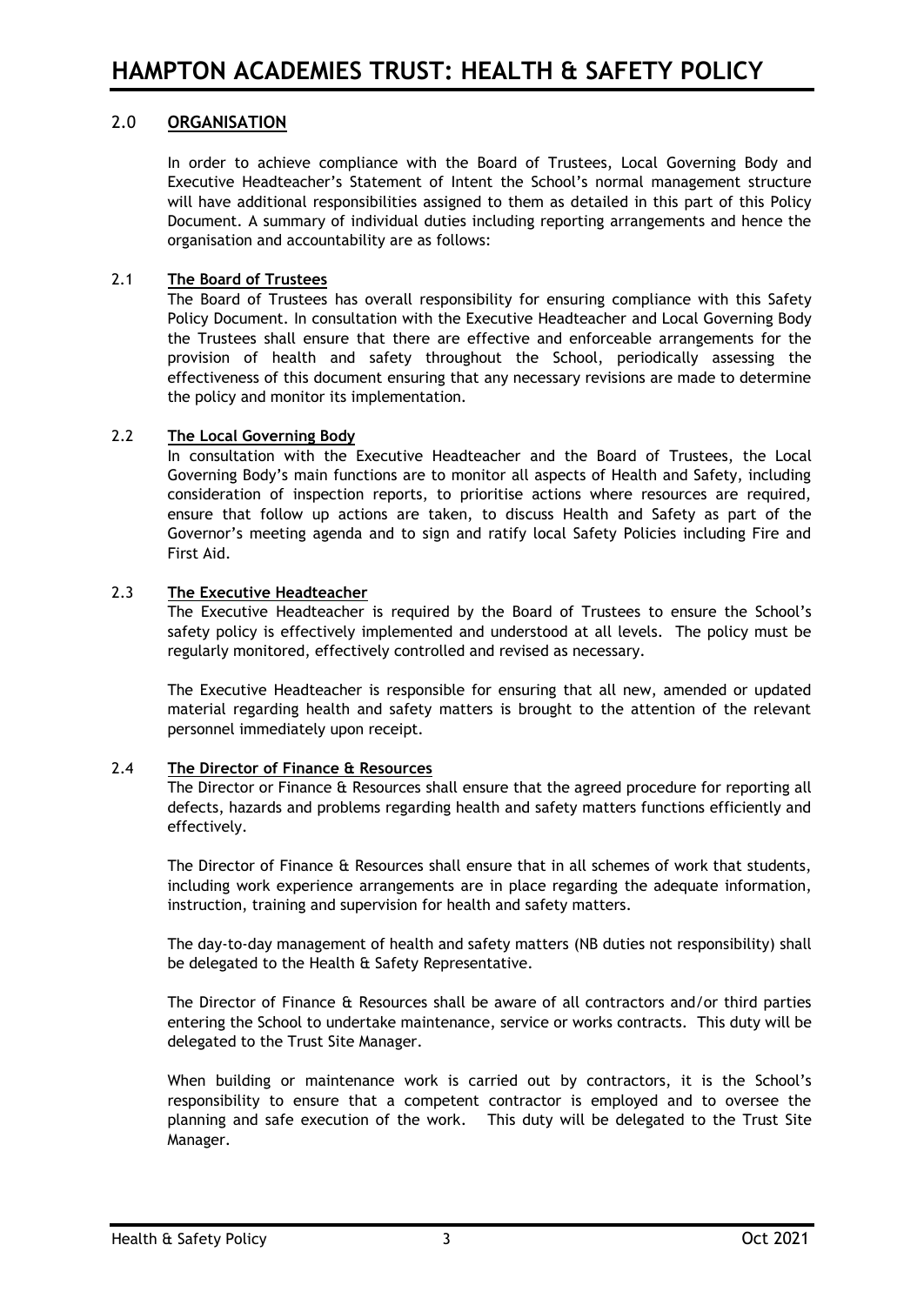The Director of Finance & Resources shall deputise for the Executive Headteacher as Chair of the School Health & Safety Committee, arranging meetings as necessary to resolve uncertain areas of responsibility, considering problems or recommendations and referrals to the Governing Body.

The Executive Headteacher/Director of Finance & Resources shall seek advice, when appropriate, from outside agencies who are able to offer expert opinions.

The Executive Headteacher/Director of Finance & Resources shall have the right to stop what are considered unsafe practices, or the use of any plant, tools, equipment, machinery, etc., which they consider to be unsafe.

The Executive Headteacher/Director of Finance & Resources shall make arrangements for improvement to premises and (with appropriate member of staff) plant, tools and equipment which are the establishment's responsibility.

The Executive Headteacher/Director of Finance & Resources, with the Health & Safety Committee, shall review from time to time the provision of First Aid in the School and fire and evacuation procedures.

The Executive Headteacher/Director of Finance & Resources shall monitor and inform the Governing Body of appropriate training which has been or will be given to staff to enable them to fulfil their responsibilities. This will include new appointments and staff transferring to other roles/responsibilities within the School.

The Executive Headteacher/Director of Finance & Resources shall consult with approved trade union representatives on all health, safety and welfare matters and co-operate with them in the execution of their duties.

## 2.5 **Trust Site Manager**

The Trust Site Manager has a day-to-day responsibility for ensuring compliance with the School Safety policy document and taking effective action and/or immediately referring to the Executive Headteacher/Director of Finance & Resources any health and safety issues brought to their attention, this includes the stopping of any practices or the use of any tools, equipment etc. which are considered unsafe. The Trust Site Manager is to:

- liaise with Heads of Department and to ensure safety procedures and policy agreements are adhered to.
- ensure good communication exists within the School adhering to principles as laid down by the Health & Safety Policy.
- be responsible for compiling a School Register identifying known hazardous substances and materials (e.g. asbestos, lead, flammables, etc.)
- liaise with the Executive Headteacher/Director of Finance & Resources to ensure that emergency procedures (including bomb scares) are adequate. (The Head of School is responsible for the evacuation of School premises.)
- be responsible for ensuring a competent person or specialist is consulted as necessary to advise on health and safety matters. Areas of concern are likely to be technical issues, sampling, monitoring and auditing requirements.
- be responsible for ensuring that a property survey of the School buildings/premises is carried out and that regular termly inspections are completed with defects reported accordingly.
- ensure that strict procedures are laid down for building work such as roofing, excavation and drainage, alterations to building structures, refurbishments and renovations or remodelling schemes.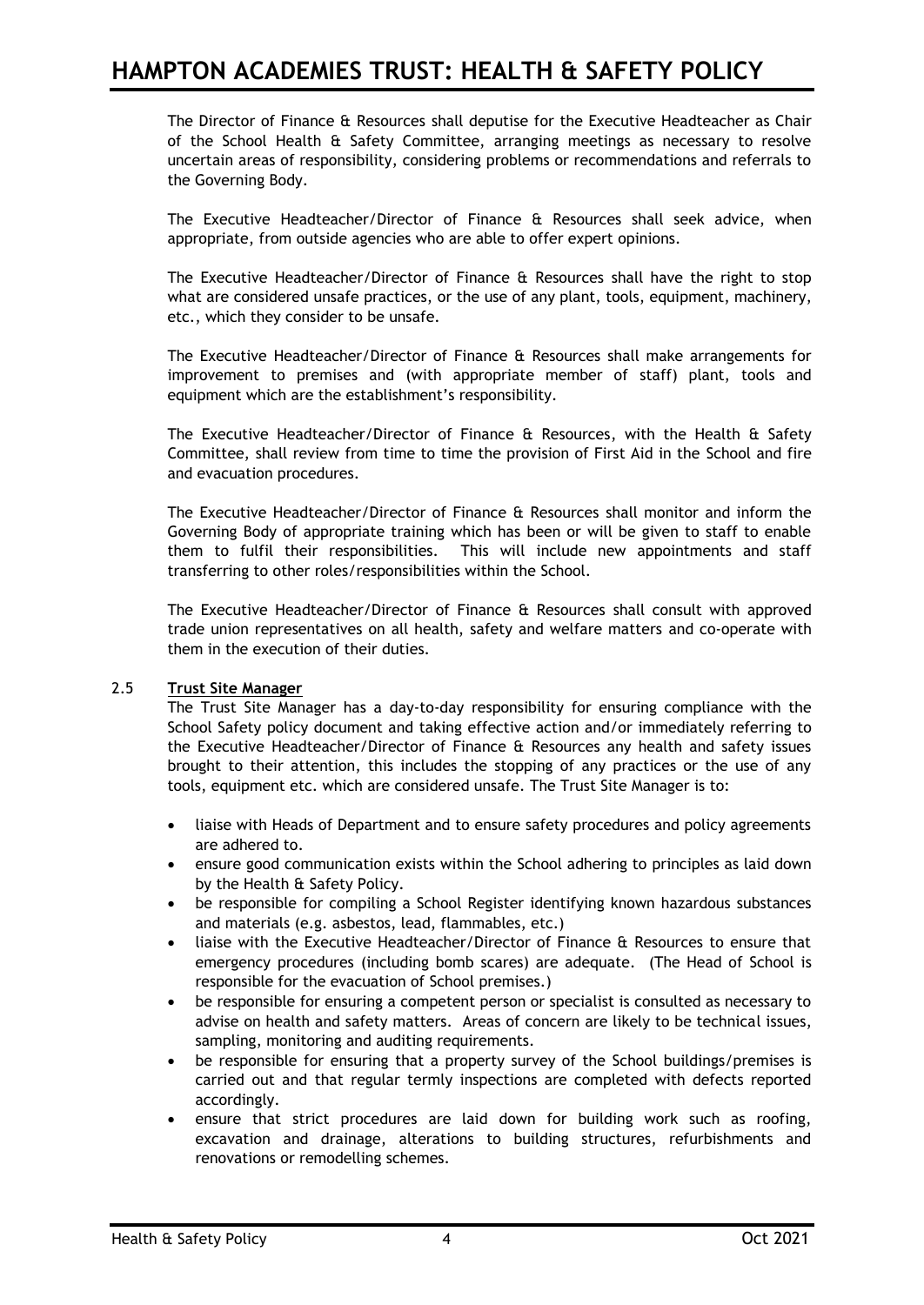Under section 6 of the Health and Safety at Work Act the Trust Site Manager is responsible for ensuring that everything received from suppliers (for direct School use), machinery, equipment, substances, etc, is accompanied by adequate information and instruction prior to use. (NB Use of Manufacturers' Data Sheets.)

The Trust Site Manager must maintain a register of contractors who enter the School to undertake maintenance, service or works contracts and to ensure that all contractors are competent in their specific skills.

# 2.6 **Head of School**

The Head of School has day-to-day responsibility for ensuring compliance with this Safety Policy Document. In consultation with the Local Governing Body and the Executive Headteacher, the Head of School shall ensure that there are effective and enforceable arrangements for the provision of health and safety throughout the School, periodically assessing the effectiveness of this document ensuring that any necessary revisions are made to determine the policy and monitor its implementation. The Head of School shall maintain the profile of health and safety within the School by the development of safe working practices and conditions and shall ensure that health and safety standards are maintained at all times.

# 2.7 **Heads of Department/Heads of House**

Heads of Department are responsible and accountable to the Head of School for all matters relating to health, safety and welfare within their departments. Heads of House are similarly responsible and accountable in respect of areas that are designated "pastoral" areas as opposed to being "departmental" areas.

In the exercise of this responsibility Heads of Department must:-

- ensure that all staff under their control receive instruction in their duties, regarding health and safety matters.
- ensure that all staff under their control are adequately trained to carry out their duties efficiently and effectively.
- be aware of regulations, codes of practice and guidance notes appropriate to their specialist areas.
- produce their own departmental safety policy, defining safe working arrangements and bring it to the attention of members of staff including new entrants, supply teachers, etc.
- ensure that all statutory notices, placards, regulations and safety signs are displayed as appropriate to their workplace. This is to include arrangements for facilities such as first aid equipment, protective clothing/equipment, registers, log books etc.

Under Section 6 of the Health and Safety at Work Act, Heads of Department are responsible for ensuring that everything received from suppliers - machinery, equipment substances, etc, - is accompanied by adequate information and instruction prior to use (NB "Use of Manufacturers' Data Sheets").

Heads of House must report to the Trust Site Manager all problems, defects and hazards.

Heads of Department and Heads of House must ensure that a copy of the Fire Drill regulations and assembly point are prominently displayed in all rooms and areas for which they are responsible.

Heads of Department must carry out regular safety inspections of the department. Priorities must be given to plant, machinery, equipment, electrical appliances and risk assessments to include use of substances.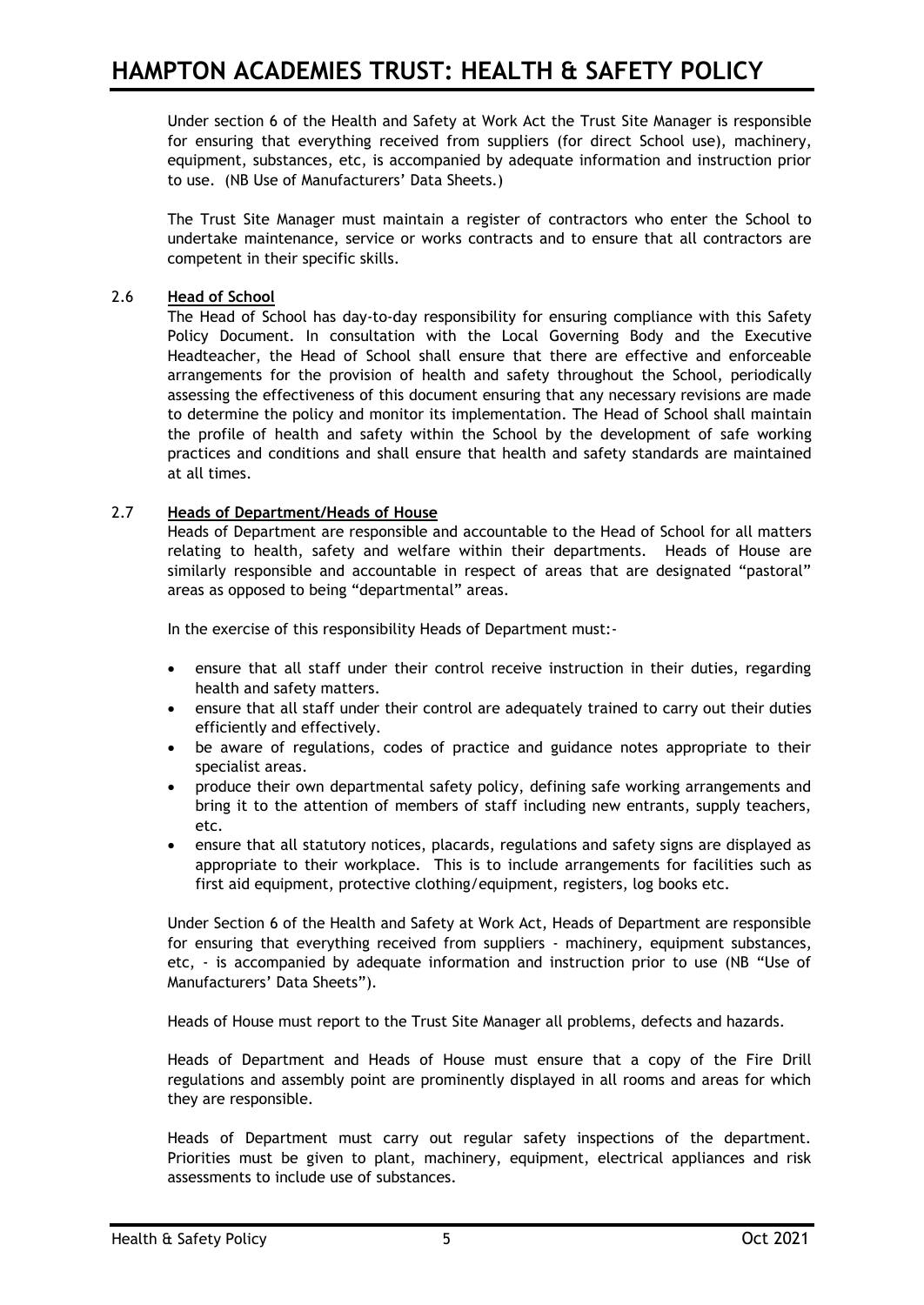The EU Directives require that Heads of Department carry out regular risk assessments in their departments. The assessment must take into account not only substances used but also operational practices to include machinery, plant, equipment and methods of work.

Heads of Departments are to complete a Health and Safety Checklist on an annual basis and submit this to the Trust Site Manager.

## 2.8 **Teachers/Curriculum Support Staff**

Teaching Staff have a day-to-day responsibility for ensuring compliance with this Safety Policy Document and ensuring all persons under their control are aware of the general health and safety requirements of the School and the detailed requirements for activities relevant to them. Teachers are responsible for the immediate safety of the students in their classroom. Nominated teachers are responsible for their own classroom and associated equipment and as such it is their responsibility to ensure that it is maintained to a high standard with respect to health and safety issues.

Teaching staff and curriculum support staff are responsible and accountable to their Head of Department for the implementation of the School safety policy in the performance of their duties.

They must be familiar with the School's safety policy, the implications of that policy and equally any procedures, arrangements and practices relating to their department.

They must conform to responsibilities as laid down in their own departmental policy and safe working arrangements.

They must report to their Head of Department, using the agreed procedure, all problems, defects and hazards that are brought to their notice.

Supply teachers must be made aware of the School Health and Safety Policy and of any special arrangements or procedures relating to their work area before commencing work.

## 2.9 **Site Staff**

The Site Staff are responsible and accountable to the Trust Site Manager for all matters relating to health, safety and welfare within the sphere of their activity.

Site Staff are responsible for compiling a site specific Register identifying known hazardous substances and materials (e.g. asbestos, lead, flammables, etc.)

The Site Staff must ensure they are familiar with the School's Safety Policy and that cleaning staff (contractual) are equally aware of any implications of the policy as it affects their work activities (e.g. storage arrangements, materials, equipment, substances, etc).

The Site Staff must report to the Trust Site Manager using the School's procedure when reporting any defects or hazards that are brought to their notice.

### 2.10 **Kitchen**

The School Catering Contractor must:-

- familiarise themselves with the School's Health & Safety Policy and what it means to their work activities.
- work in conjunction with any Policy Statement, health and safety rules and guidance issued by their employer, in the case of external providers.
- ensure that all kitchen staff are instructed and informed to work in accordance with this document.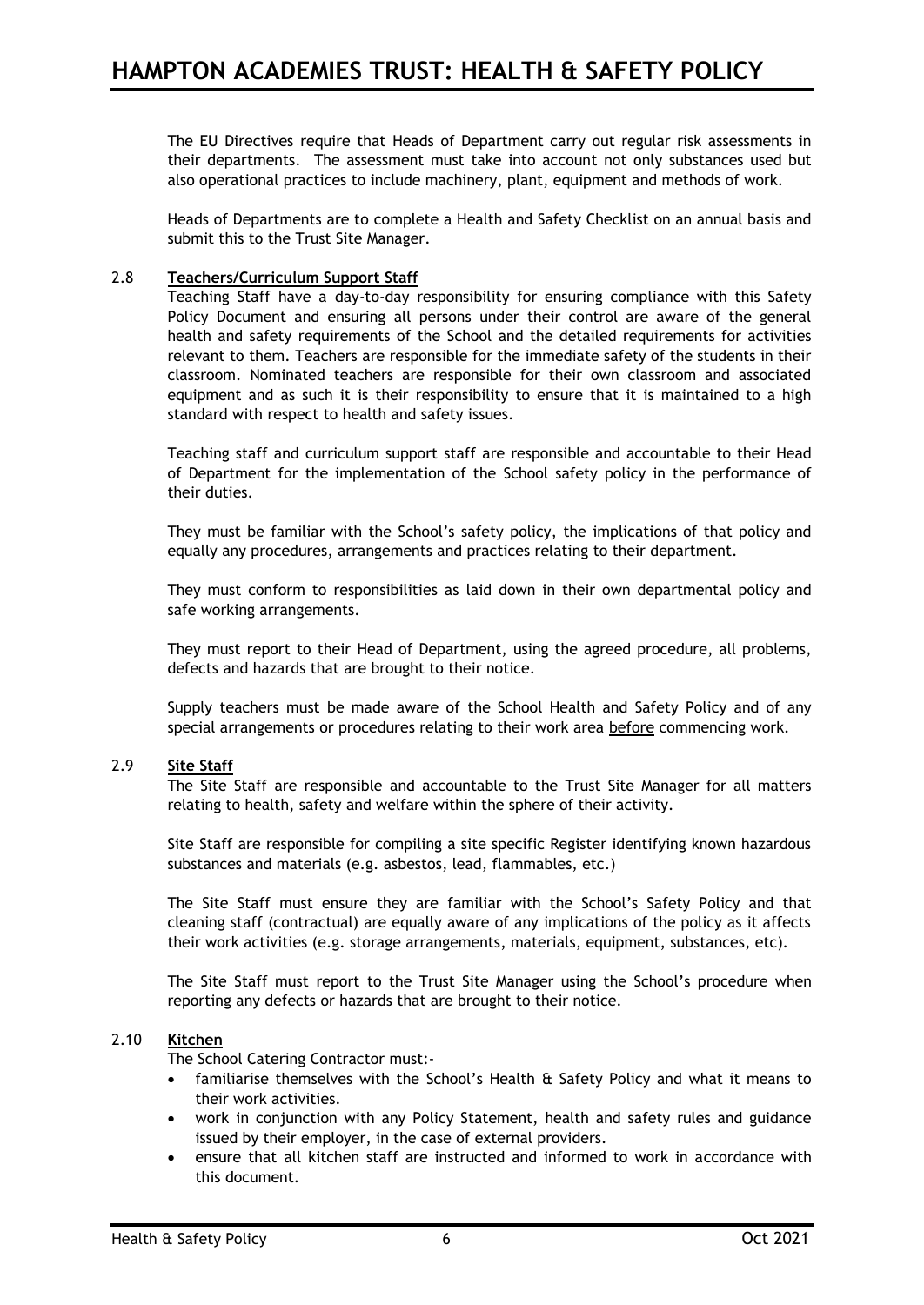- be familiar with the Food Safety Act 1990 and the implications as far as the School is concerned.
- inform the Trust Site Manager/Site Staff of any potential hazards or defects.

It is extremely important that new entrants/employees or part-time assistants are aware of health and safety practices and procedures in the kitchen.

### 2.11 **Health & Safety Representative(s)**

The Health & Safety Representative(s) shall fulfil their duties as well as being released by School for any appropriate training.

The Board of Trustees and Executive Headteacher recognise the role of Health and Safety Representatives who may be appointed by a recognised Trade Union.

Health and Safety Representatives shall:

- be allowed to investigate accidents, potential and actual hazards and dangerous occurrences,
- pursue employee complaints,
- present colleagues' concerns to management,
- be consulted by the Employer about issues relating to Health and Safety,
- carry out School inspections within directed time but, wherever practicable, outside teaching time.

Trade Union Representatives are entitled to certain information, e.g. information relating to accidents and to paid time away from the workplace to train for and carry out their Health and Safety functions. However representatives are not part of the management structure and do not carry out duties on behalf of the Executive Headteacher, Board of Trustees or Local Governing Body.

#### 2.12 **School Employees**

All employees have individual legal responsibilities to take reasonable care for the health and safety of themselves and for others who may be affected by their acts or omissions. School Employees shall:

- comply with the School's Health and Safety Policy Document and procedures at all times,
- co-operate with School management in complying with relevant health and safety law,
- use all work equipment and substances in accordance with instruction, training and information received,
- report to their immediate line manager any hazardous situations and defects in equipment found in their work places,
- report all incidents in line with current incident reporting procedure,
- act in accordance with any specific health and safety training received,
- inform their Line Manager of what they consider to be shortcomings in the School's health and safety arrangements and
- exercise good standards of housekeeping and cleanliness.

#### 2.13 **Educational Visits Co-ordinator (EVC)**

The Educational Visits Co-ordinator (EVC) ensures that all off-site activities and Educational Visits, Regulations and standards for offsite visits are followed. The EVC works with Group Leaders to ensure the aim of the educational visit is achievable and in line with those of the School.

The EVC shall provide oversight and assistance for trip risk assessments as required. A separate Trips and Visits Policy is available for further information.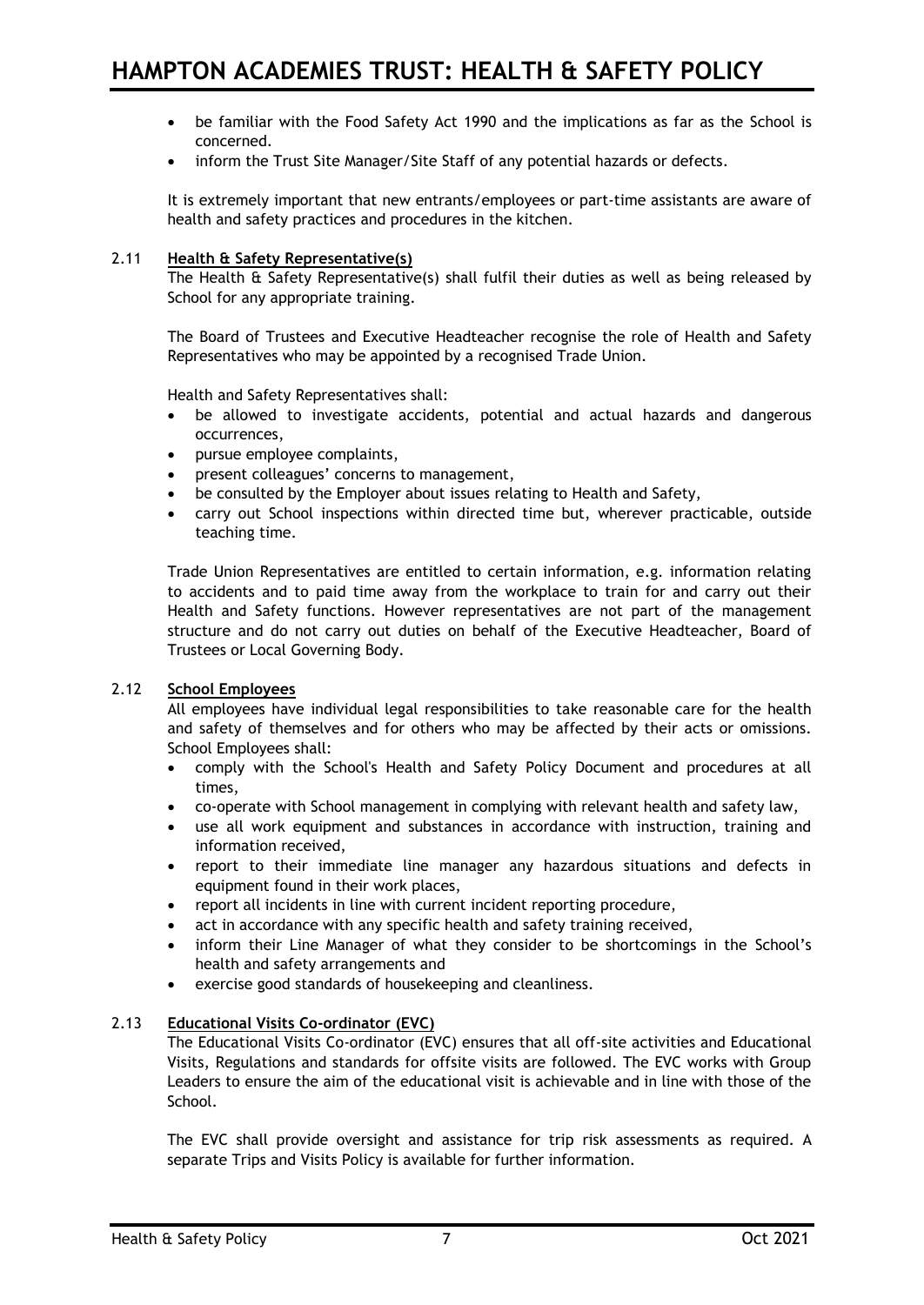# 2.14 **Temporary Staff**

Temporary staff are provided with information and guidance which includes the Health and Safety Policy Document, Fire and Emergency Procedures etc. and are suitably inducted to their role. Temporary staff are directly accountable to the Head of School whilst on the School site.

### 2.15 **Students**

Students, in accordance with their age and aptitude, are expected to exercise personal responsibility for the health and safety of themselves and others, observe standards of dress consistent with safety and/or hygiene, observe all the health and safety rules of the School and in particular the instructions of staff given in an emergency, use and not wilfully misuse, neglect or interfere with anything provided for their health and safety.

## 2.16 **Volunteer and Parent Helpers**

Volunteer and parent helpers are provided with information and guidance which includes health and safety, fire and emergency procedures etc. Volunteer and parent helpers are directly accountable to the teacher or staff member in charge whilst on the School site.

## 2.17 **Role of Specialist Advisers**

The Board of Trustees recognise there will be occasions when the School will require specialist advice on air monitoring, local exhaust ventilation systems (LEV) specific inspections, etc. The procedures to be adopted and recommendations for outside advice will be decided and clarified at School Health & Safety Committee level.

# 3.0 **ARRANGEMENTS**

- 3.1 The Board of Trustees recognise that the way forward in achieving effective management of the School Health and Safety Policy and the arrangements necessary to fulfil the obligation is through each School's "Health & Safety Committee".
- 3.2 The Health & Safety Committee shall include: Director of Finance & Resources Health & Safety Representative Local Governor Head of School Trust Site Manager Head of Science Head of Technology Head of PE
- 3.3 The School recognises the importance of communication to such as staff, visitors, students, parents, volunteers, contractors etc. Information shall be communicated to all parties as and when required.
- 3.4 The School recognises the importance of consulting with employees on health and safety matters.

# **RISK ASSESSMENT**

## 3.5 **Risk Assessment**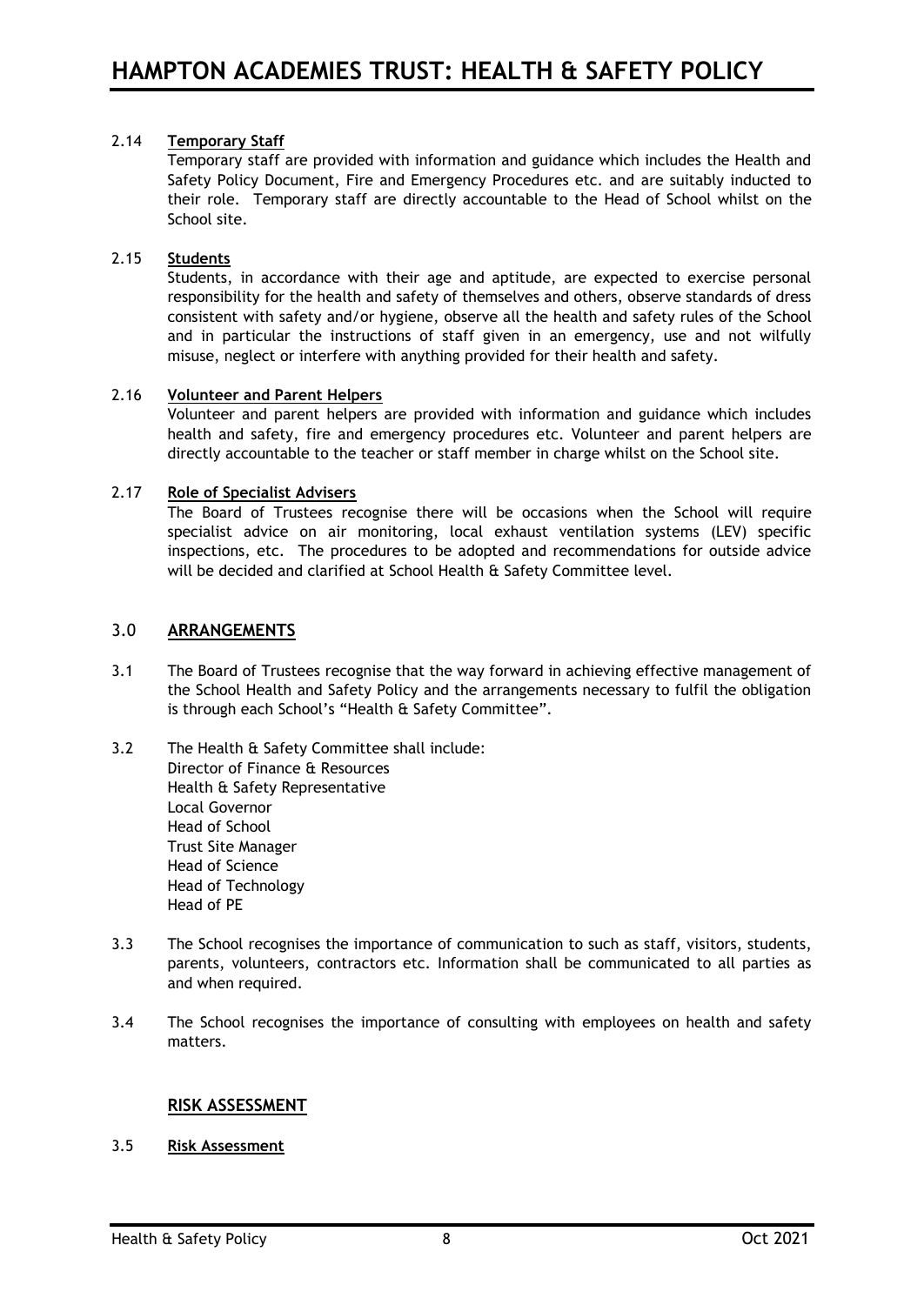The School uses a risk assessment process and template as a standard for risk assessment and those of relevant professional bodies such as CLEAPPS/AfPE etc. Risk assessment is the responsibility of the School Leadership Team at a variety of levels. Those responsible for premises or curriculum areas ensure that risk assessments are undertaken and recorded for significant activities. Risk assessments are reviewed periodically or where there is a change in circumstances.

The following staff are responsible for completion of risk assessments within the following areas:

Trust Site Manager - general risk assessments & premises Teacher of Art – Art Department Teacher of PE – PE Department Teacher of Science – Science Department Teacher of Technology – Technology Department EVC – School Trips HR Manager – Personnel requirements

## 3.6 **School Trips**

The School complies with DFE Guidance on offsite visits and School journeys. A separate School trips procedure has been produced. The School trips procedure is held on the Staff Intranet with other local policies.

## 3.7 **Working at Height**

The risks associated with working at height are identified through risk assessment. Frequent documented checks take place to ensure the safe working condition of access equipment. Procedures are in place to ensure any damaged access equipment is clearly labelled and removed as soon as practicable. The School discuss and agree arrangements with staff. Where members of staff have pre-existing medical conditions or other factors which may affect their ability to use access equipment, a separate risk assessment is in place. Staff also have a responsibility to ensure their own health and safety and assist in the operation of any systems designed to provide for their safety.

Working at height tasks are only carried out by trained staff. The Trust Site Manager is responsible for carrying out six monthly documented ladder checks and all trained staff are responsible for checking ladders are in a fit state prior to each use.

### 3.8 **Noise**

The School is aware of their responsibility for assessing the risks of noise and where it is identified as a significant risk, the School ensures appropriate control measures are put in place.

Areas of increased noise levels are in the Music and Technology departments. Department Heads are responsible for evaluating and controlling these noise levels. Staff and students are provided with PPE where required.

### 3.9 **Violence to Staff**

The School are aware of their responsibility for assessing the risks of violence to staff and where violence is identified as a significant risk the School ensure appropriate control measures are put in place. Staff report any incident of aggression or violence directed to themselves through the Student Services Team.

### 3.10 **Security Arrangements**

Risks to security of the premises and property are assessed through the risk assessment process. The School is locked down during School hours. Visitors and Contractors must sign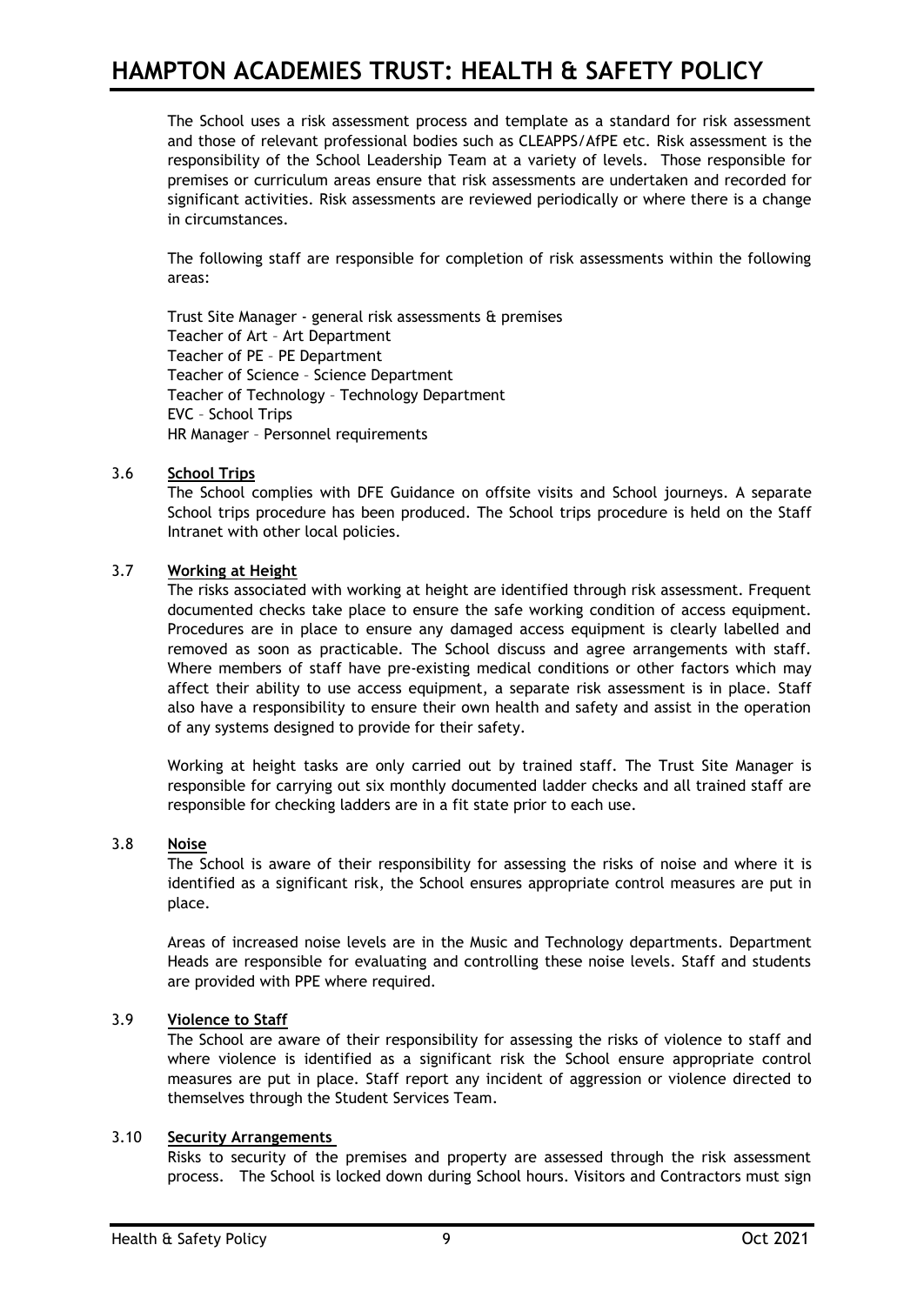in and out at Reception and where required must be escorted by a member of staff. Should staff have any concerns about security they must immediately alert Reception who will inform the Site Team.

# 3.11 **Personal Security/Lone Working**

A lone worker is an employee who performs an activity that is carried out in isolation from other workers without close or direct supervision e.g. working outside of School operating hours.

The School ensures that lone working is risk assessed and that appropriate control measures are put in place to mitigate those risks. Staff assist in the operation of any systems designed to provide for their safety. Two-way radios and mobile phones are to be used to alert staff if assistance is required. Lone working must not be undertaken without the permission of their Line Manager.

## 3.12 **Hazardous Substances (Control of Substances Hazardous to Health (CoSHH))**

Where hazardous substances are used a designated employee carries out risk assessments and adopts a hierarchy of control, seeking to eliminate or substitute the risk first and foremost. Where necessary this Safety Policy Document is supplemented by a local Departmental Policy relating to the specific activities of the department or area.

The Trust Site Manager, Teacher of Art, Head of Science and Teacher of Technology are responsible for applying CoSHH arrangements on their departments and for recording assessment and data sheets.

The Board of Trustees recognise there will be occasions to refer to outside specialists for air monitoring and the checks of ventilation systems already installed for the removal of dusts, vapours, gases, etc, (e.g. fume cupboards, woodwork, extraction, heat treatment, soldering, pressure cookers etc).

Provision will be made to ensure this takes place every 14 months. A register of all such tests will be kept by the respective Head of Department and Trust Site Manager.

#### 3.13 **Personal Protective Equipment**

Staff/Managers assess on the basis of risk assessment and CoSHH assessments where the need for PPE is identified as a control measure. Where it is assessed that PPE is required, PPE is appropriately selected and provided. A record is held which includes details of any expiry dates to ensure equipment is replaced as and when necessary. Staff are responsible for ensuring that they use PPE where it is provided.

### 3.14 **School Transport**

Risks associated with driving are evaluated within assessments for activities

#### 3.15 **Manual Handling**

Risks of manual handling are communicated within general risk assessment.

Any activities that involve significant manual handling tasks are risk assessed and where appropriate training provided for staff. The Trust Site Manager is responsible for assessing the appropriate approach to handling tasks.

#### 3.16 **Curriculum Safety (including extended School activities)**

Heads of Departments ensure that risks related to curriculum areas are identified and controlled following the National Guidelines such as CLEAPSS. For any activity falling outside of National Guidance a risk assessment is carried out. An inventory of all equipment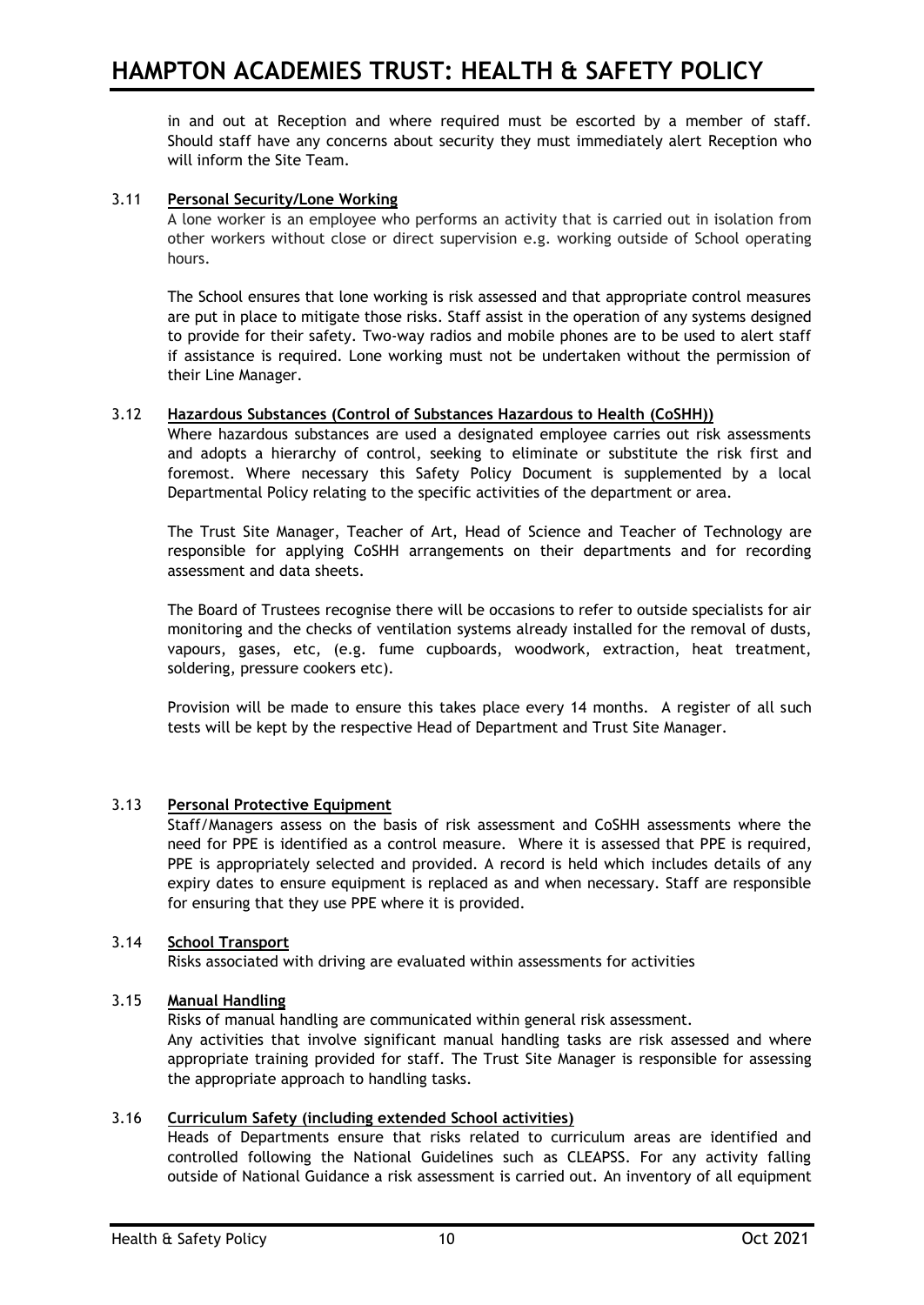is completed by the Departmental Head and inventory records kept by Finance. All tools/equipment/machinery are checked, maintained and stored correctly.

## 3.17 **Work Experience Placements**

Work experience co-ordinators follow the working practices outlined in: 'Work-related learning and the law', Guidance for Schools and School-business link practitioners and 'Work experience a Guide for secondary Schools'.

## 3.18 **Display Screen Equipment**

The majority of staff within the School are not considered to be DSE users. The Trust Site Manager ensures that DSE workplace assessments are conducted for all users. DSE assessments are reviewed annually and where equipment changes or office layouts change or when there are staff changes.

## 3.19 **Playground Supervision / Play Equipment and Maintenance**

Risk assessments have been carried out to identify potential hazards in the playground and their likelihood to cause harm. Procedures are in place to supervise students in all external areas and staff ratios for lunchtime supervision are kept to. The Senior Leadership Team are on call to deal with incidents.

# **PREMISES**

## 3.20 **Mechanical and Electrical (fixed and portable)**

The School takes appropriate measures to make sure that all electrical equipment is safe and suitable for the purpose intended. All relevant persons are made aware of the associated hazards and of the requirements to adopt working procedures designed to keep the risks to their health, and to the health of any other person, as low as reasonably achievable.

Persons carrying out the testing and/or repair of electrical equipment, or carrying out experimental work on electrical equipment or its associated connections have the appropriate technical knowledge, training and information to enable them to work safely. Results of electrical safety tests (PAT testing and fixed wiring inspections) are recorded and held by the Trust Site Manager.

## 3.21 **Maintenance of Machinery and Equipment**

The School inspects and maintains its equipment on a regular basis; however the frequency of these inspections is much dependant on the use and type of equipment but is done in accordance with statutory requirements.

#### 3.22 **Asbestos**

All Trust schools - Hampton College, Hampton College Primary Phase and Hampton Gardens Secondary School were all constructed after 1999, therefore no asbestos was used in their construction.

#### 3.23 **Contractors**

Contractors have regular access to site. Contractors follow their own safe systems of work and their working methods take into account how they will impact upon staff, students and other visitors on site. The School provide details of its safe systems of work to the contractors where relevant and all contractors are consulted over emergency arrangements. A copy of this policy is provided to them. Contractors are required to sign in at Reception and report to the Site Team who will explain the work required, prior to leaving site they are expected to advise the Site Team on the status of the work. Approved contractors will be issued with a red door access card and are able to work unsupervised. Where possible, contractors are requested to attend site outside of School hours. Contractors are required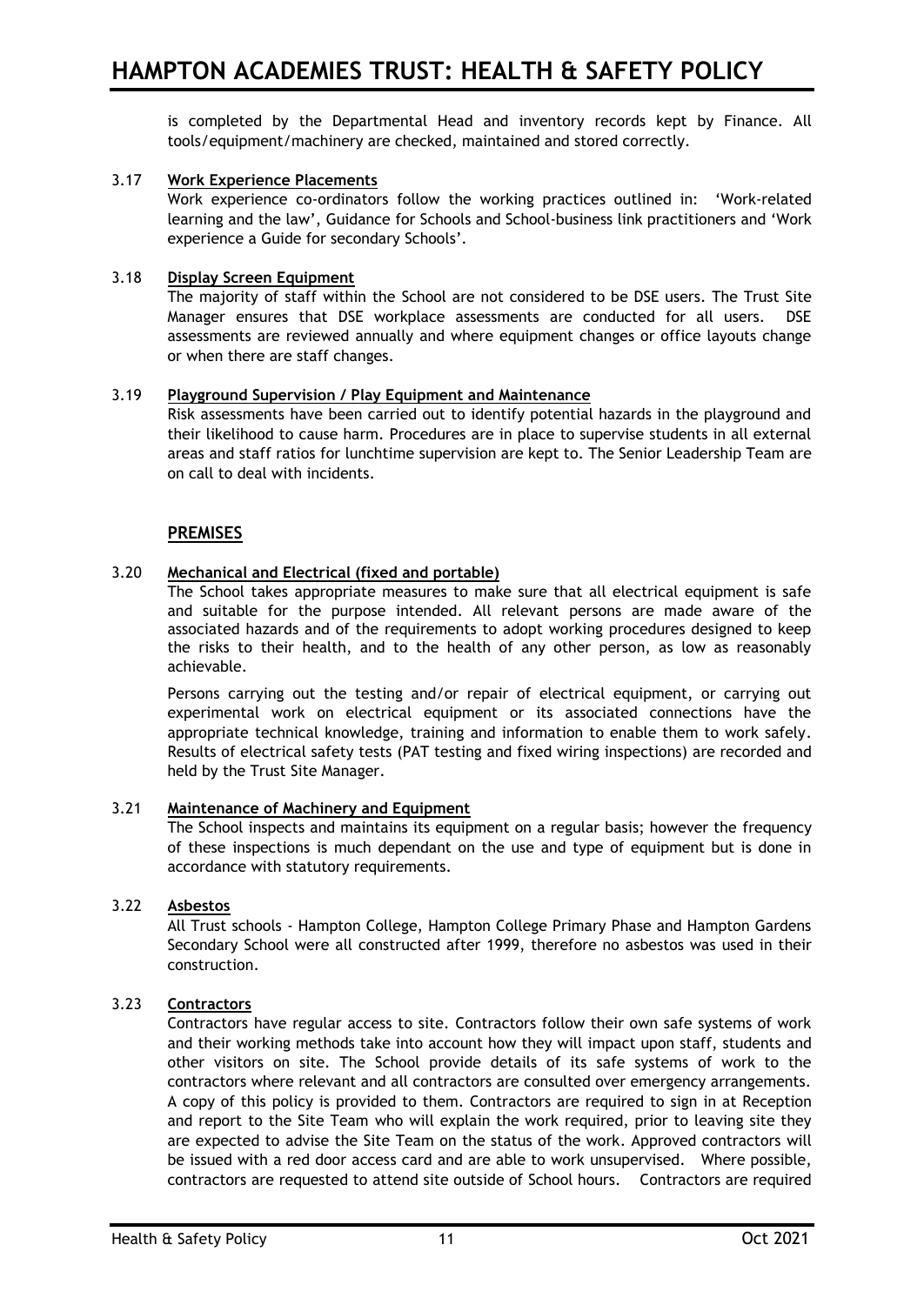to follow the same emergency evacuation procedures as School staff. Permits to work are issued and controlled by the Trust Site Manager.

# 3.24 **Building Contractors**

Where part of the School site is required to be handed over to a contractor any hazards will be identified and controlled with effective supervision. Where possible work will be carried out when the School is unoccupied. Access arrangements and emergency arrangements will be agreed prior to contractors coming onto site.

## 3.25 **Lettings**

The School does let the facilities to organisations who meet the terms and conditions of the Lettings Policy. Please refer to the Lettings Policy for further information.

#### 3.26 **Slips/Trips/Falls**

The School recognises the main cause of accidents is slips, trips and falls. It is the responsibility of the teacher to ensure that their classroom has clear traffic routes and that exit routes are kept clear. The Site Team ensures regular inspection of communal areas. All hazards, obstructions, spillages, defects or maintenance requirements are reported to the Site Team. All staff are expected to be vigilant and aware of possible hazards and to report these.

## 3.27 **Cleaning**

A cleaning schedule is in place which is monitored by the Trust Site Manager. All waste is disposed of according to appropriate health and safety guidelines. Deep cleaning is undertaken on a regular basis where necessary. The School ensure general cleanliness, appropriate waste disposal, safe stacking and storage and the checking of general equipment such as ladders etc. All members of staff and students adopt good housekeeping practices to assist in the maintenance of a safe and healthy workplace.

#### 3.28 **Travel Arrangements (on-site)**

a) Hampton Gardens car park is designated for use by staff, contractors and visitors. During the School day access into the car park is restricted by a barrier which is controlled by fobs issued to staff or via reception. The car park has a designated entrance and exit and a one way traffic system within which is clearly marked by arrows.

b) Hampton College car parks are designated for use by staff, contractors and visitors. The main car park has a designated entrance and exit and is shared with Vivacity Leisure Centre.

c) Hampton College Primary car park is designated for use by staff, contractors and visitors. At the end of the School day access and egress to the car park is controlled by a member of staff.

#### 3.29 **Bus Duties**

a) Hampton Gardens does not have a designated School bus service for students but by agreement Decker Buses operate a bus service which drops students off in the car park. The bus parks directly outside the front of reception and students boarding and alighting the bus are supervised by the member of duty staff located in the car park at the beginning and the end of the day.

b) Hampton College does not have a designated School bus service. Any buses are parked in the designated coach parking bays in the main car park and students boarding and alighting the bus are supervised by the member of staff.

## 3.30 **Caretaking and Grounds Maintenance**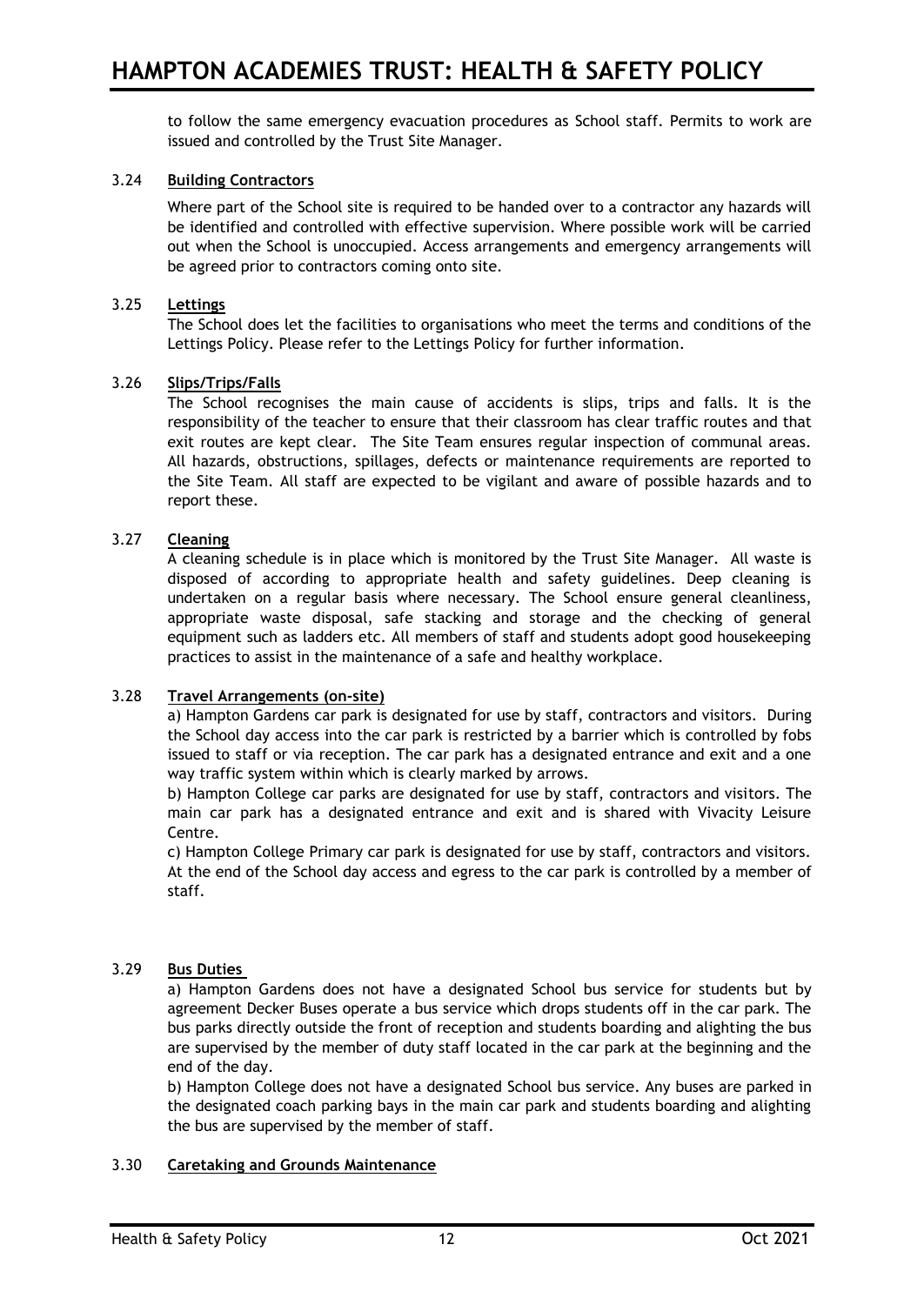The School identifies risks associated with caretaking and grounds maintenance and identifies the risks through the risk assessment process. Site staff carry out regular checks of the fire alarm system and sprinkler system and record these in the Log Book.

Grounds maintenance contractors where possible carry out work outside of School hours. If work needs to be done during School hours then procedures are in place to ensure that this does not impact on the delivery of lessons or exams.

# 3.31 **Gas and Electrical Appliances**

Any necessary work and testing of gas and electrical appliances are carried out by qualified contractors. Gas and electrical appliances are also checked visually on a regular basis and subject to appropriate formal inspection. Annual inspections are overseen by the Trust Site Manager.

# 3.32 **Glass and Glazing**

A risk assessment has been carried out for all glazing on site to ensure it complies with current safety standards. All low level glazing (below 800 mm), such as glazing in doors and high risk glazing such as glazing within PE departments is toughened, laminated glass and complies with safety regulations or has been fitted with safety film. There is a system in place to ensure all broken glazing is reported through a known procedure and that the area is made safe immediately and repairs carried out as soon as possible. Glazing is also assessed during a regular site inspection.

# 3.33 **Water Supply/Legionella**

An effective water hygiene management plan is in place to control the risks of legionellosis to staff and members of the public. The named responsible person has a clear understanding of their duty, has undertaken training in water system management and has the competence and knowledge to ensure that all operational procedures are carried out in a timely and effective manner. Regular documented water checks are undertaken and a system is in place to ensure an annual check is carried out. A legionella risk assessment has been documented and the site log book is used. A process is also in place to deal with any actions should they arise.

# 3.34 **Snow and Ice Gritting**

Adequate arrangements are in place to minimise the risks from snow and ice on the site e.g. access/egress routes. A risk assessment has been carried out and an emergency plan has been developed to determine what type of action needs to be undertaken during adverse weather conditions. There is suitable storage for salt/grit and tools, (such as wheeled grit spreader) on site and a sufficient supply of grit/salt is available.

# **MEDICAL, FIRE AND EMERGENCY ARRANGEMENTS**

# 3.35 **Infectious Diseases**

The School follows the National Guidance produced by the Health Protection Agency, which is summarised on the poster, 'Guidance on infection Control in Schools and other Child Care Settings'.

# 3.36 **Dealing with Medical Conditions**

The School accommodates pupils with medical needs wherever practicable and makes reference to DFE circular - *Supporting Pupils with Medical Needs in School* which sets out the legal framework for the health and safety of pupils and staff. Responsibility for students' safety is clearly defined within individual care plans where necessary and each person involved with students with medical needs is aware of what is expected of them.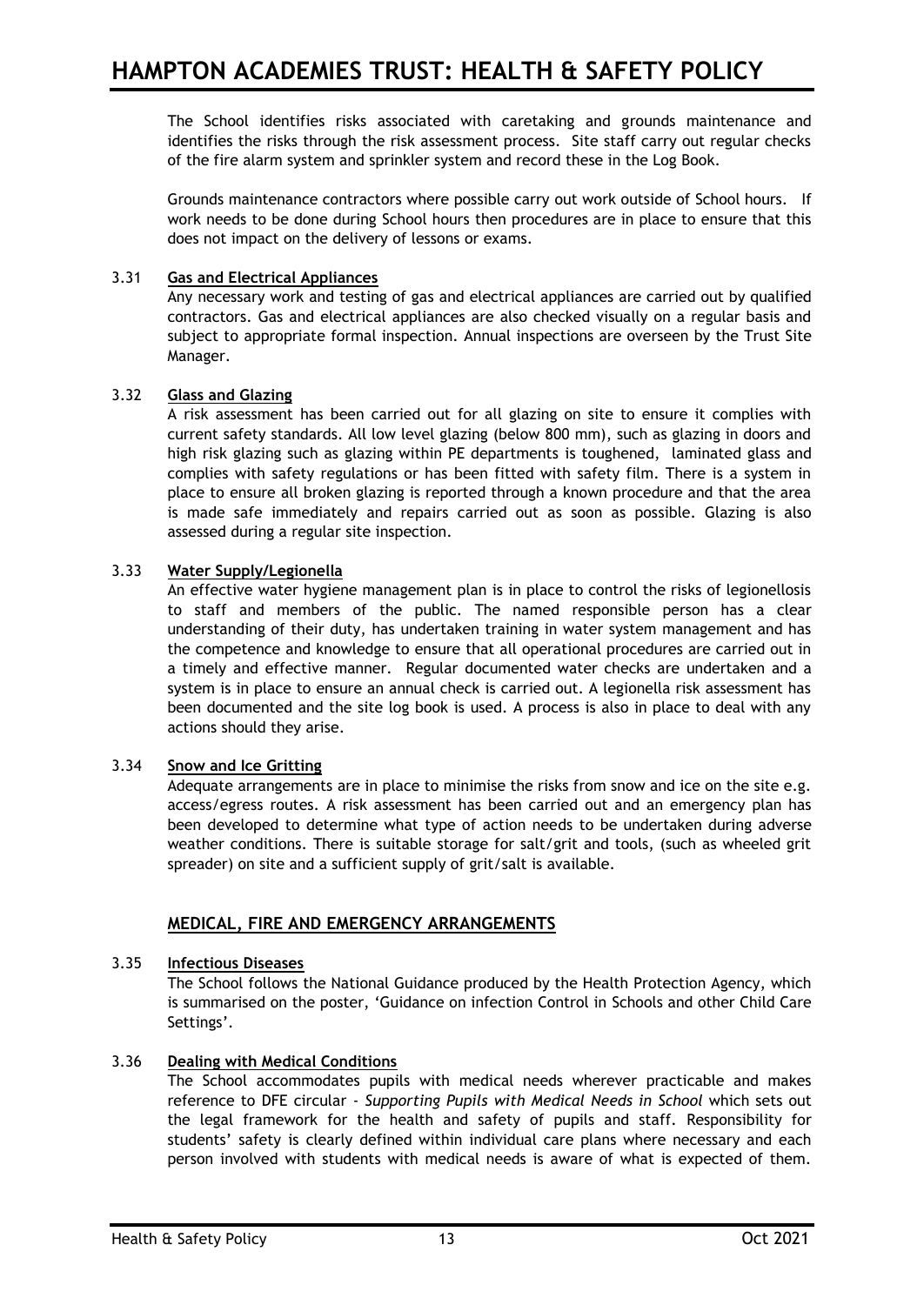Close cooperation between Schools, parents, health professionals and other agencies help provide a suitably supportive environment for those students with special needs.

## 3.37 **Drug Administration**

Each School has a local First Aid Policy which states the procedure for administering medication to students while at School and the responsibilities of Parents, Students and Staff. This Policy also covers any requirements for medication while on a residential trip.

### 3.38 **First Aid**

The School has a First Aid Policy and provides suitably trained first aid staff. Please refer to the First Aid Policy for further information.

#### 3.39 **Reporting of Accidents, Incidents and Near Misses**

All staff are required to report accidents, incidents and near misses using the 'Near Miss' form located in the staff room. Completed forms should be submitted to the Health & Safety Representative who will investigate such incidents and identify and implement means to prevent a recurrence. This will be escalated to the Trust Site Manager as required.

#### 3.40 **RIDDOR**

Under the Reporting of Injuries, Diseases and Dangerous Occurrences Regulations 2013 (RIDDOR) some accidents must be reported to the HSE.

The employer must keep a record of any reportable injury, disease or dangerous occurrence. This must include: the date and method of the reporting, the time and place of the event; personal details of those involved and a brief description of the nature of the event or disease. This record can be combined with other accident records. HR will hold records of such occurrences.

Accidents to employees the School needs to Report. The following incidents must be reported to the HSE if they injure either the School's employees during an activity connected with work, or self-employed people while working on the premises.

Reportable specified injuries:

- fractures, other than to fingers, thumbs and toes
- amputations
- any injury likely to lead to permanent loss of sight or reduction in sight
- any crush injury to the head or torso causing damage to the brain or internal organs
- serious burns (including scalding) which:
	- covers more than 10% of the body
	- causes significant damage to the eyes, respiratory system or other vital organs
- any scalping requiring hospital treatment
- any loss of consciousness caused by head injury or asphyxia
- any other injury arising from working in an enclosed space which:
	- leads to hypothermia or heat-induced illness
	- requires resuscitation or admittance to hospital for more than 24 hours
- accidents that result in an employee or self-employed person being away from work, or unable to perform their normal work duties, for more than seven consecutive days as the result of their injury

Reportable occupational diseases:

- carpal tunnel syndrome
- severe cramp of the hand or forearm
- occupational dermatitis, e.g. from work involving strong acids or alkalis, including domestic bleach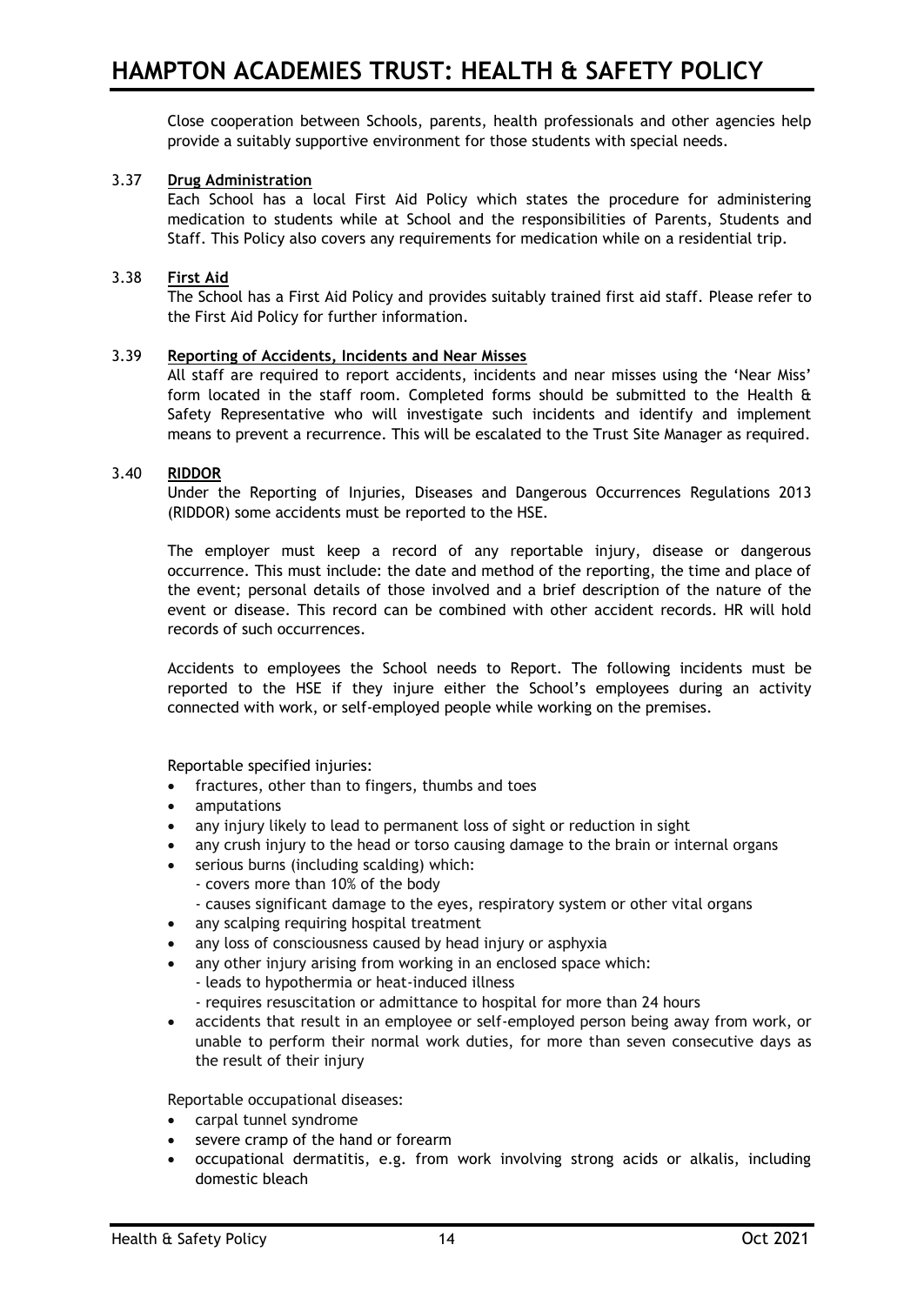- hand-arm vibration syndrome
- occupational asthma, e.g. from wood dust and soldering using rosin flux
- tendonitis or tenosynovitis of the hand or forearm
- any occupational cancer
- any disease attributed to an occupational exposure to a biological agent.

Reportable dangerous occurrences in Schools typically include:

- the collapse or failure of load-bearing parts of lifts and lifting equipment
- the accidental release of a biological agent likely to cause severe human illness
- the accidental release or escape of any substance that may cause a serious injury or damage to health
- an electrical short circuit or overload causing a fire or explosion.

HSE must be notified of fatal and major injuries and dangerous occurrences without delay (by telephone). This must be followed up within 15 days with a written report on Form 2508. Form 2508 can be downloaded from HSE website: [www.hse.gov.uk](http://www.hse.gov.uk/)

Other reportable accidents do not need immediate notification, but they must be reported to HSE within 15 days on Form 2508.

## 3.41 **Fire Safety and Emergency Evacuation**

A risk assessment has been carried out and a safety management plan is in place. The arrangements for general fire safety/emergency evacuation procedures will be in accordance with School procedures. The School "Fire Log Book" will be used and kept by the Site Staff to record tests, drills, training, visits by the Fire Brigade, etc.

An additional Fire Log Book is contained inside the fire panel, located in main reception. This is updated and maintained by the School's Fire & Security Contractor as a record of engineering and maintenance visits.

## 3.42 **Crisis and Emergency Management**

A School Incident Management Team is in place to assist in the reduction of the consequences of major hazards and risks and to action a recovery plan in the event of a serious accident. The Team acts as the decision-making influence for the management of an incident. Procedures and practices are in place for handling emergency situations and communicating these to all staff. All necessary equipment is available for rapid activation during an emergency which includes communications equipment, emergency plans and procedures, a log to record all actions taken during the crisis, necessary office equipment and supplies and appropriate building plans. The emergency plan is reviewed on an annual basis and after the practice emergency exercise, if deficiencies are found immediate corrections are made.

# 3.43 **Location of Building**

The local emergency services should be informed in writing about details of the School's location (giving ordinance survey grid references if necessary) and any particular circumstances that may affect access to the School. If the School has more than one entrance, emergency services should be given clear instructions on where or to whom they should report.

#### **MONITORING THE SCHOOL'S HEALTH AND SAFETY PERFORMANCE**

## 3.44 **Monitoring**

Arrangements are monitored and reviewed annually and revised as new topics arise that may affect the process of managing health and safety for staff, students, contractors and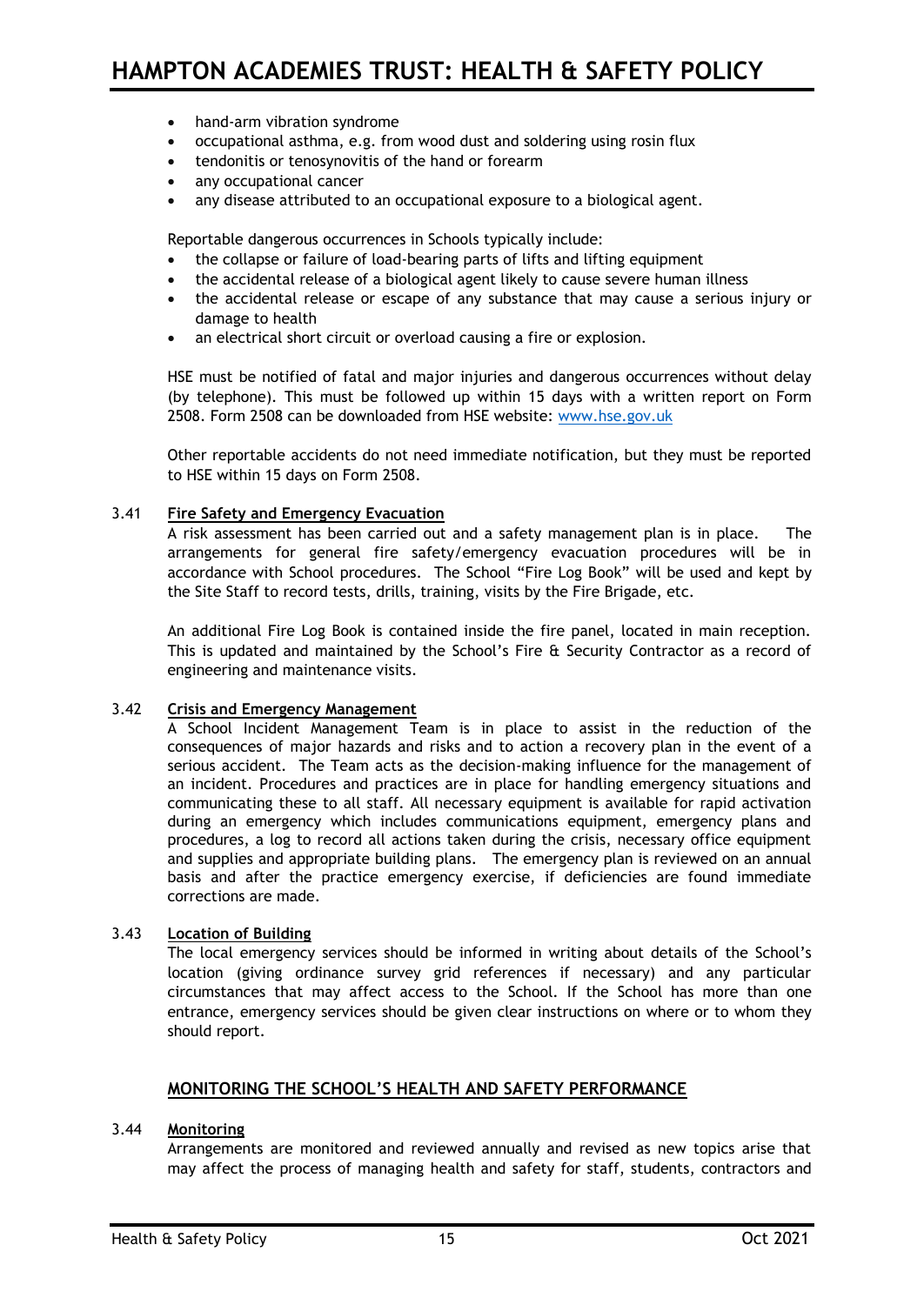other visitors. Monitoring takes place in various formats, for example Health & Safety Committee, feedback following fire evacuations, change required due to student numbers, staff and student voice.

## 3.45 **Inspections**

The Board of Trustees require a report from the Executive Headteacher to confirm that departmental self-inspections have been carried out and that the monitoring to substantiate this has been undertaken by suitably qualified and experienced persons and hazards and risks associated with these are monitored and controlled.

The Board of Trustees, with the Executive Headteacher, shall identify from the report the strengths and weaknesses in the conduct of departmental inspections, in order to remedy situations and to plan successfully, future objectives regarding health and safety matters.

## 3.46 **Review**

The School has mechanisms for undertaking active monitoring and review of health and safety which includes an arrangement of periodic planned health and safety checks of each section of the School, supplemented by various 'ad hoc' and un-planned checks and inspections.

## 3.47 **Auditing**

As a means of confirming that the necessary systems to comply with legislation are in place and are being followed the School ensures a complete health and safety audit by competent persons. The action points identified through the audit form part of the School development plan. The School engages the expertise of Health and Safety Consultants to carry out both Fire and Health and Safety Audits.

# **TRAINING**

# 3.48 **Staff Health and Safety Training/Competence**

The School is committed to ensuring that staff are competent to undertake the roles expected of them. The Head of School/Heads of Department ensure that appropriate training is delivered and training records held centrally. Line managers conducting the Performance Management process consider health and safety performance and address areas of concern with employees, taking into consideration training needs and new legislation.

#### 3.49 **Supply and Student Teachers**

The School's expectations are made clear to the Supply and Student Teacher through the provision of Supply/Student Teacher Handbook. Teachers on supply and Student Teachers are given a copy of the Staff Handbook, Health and Safety Policy Document and other relevant Policies. The Administration Manager is responsible for liaising with the Supply/Student Teacher on general School organisation and routines. When Supply and Student Teachers attend the School to cover for staff absence at short notice the Administration Manager gives guidance on the work to be covered.

# 3.50 **Volunteer and Parent Helpers**

Volunteer and parent helpers are subject to the Schools safeguarding arrangements. Volunteers receive an induction from the designated teacher for child protection and general health and safety and are expected to wear a visitors badge at all times and follow the School procedures. The teacher is the principal point of contact and volunteers are under their direction. Conversations and any documentation to which volunteer/parent helpers may have access are strictly confidential and are treated as such.